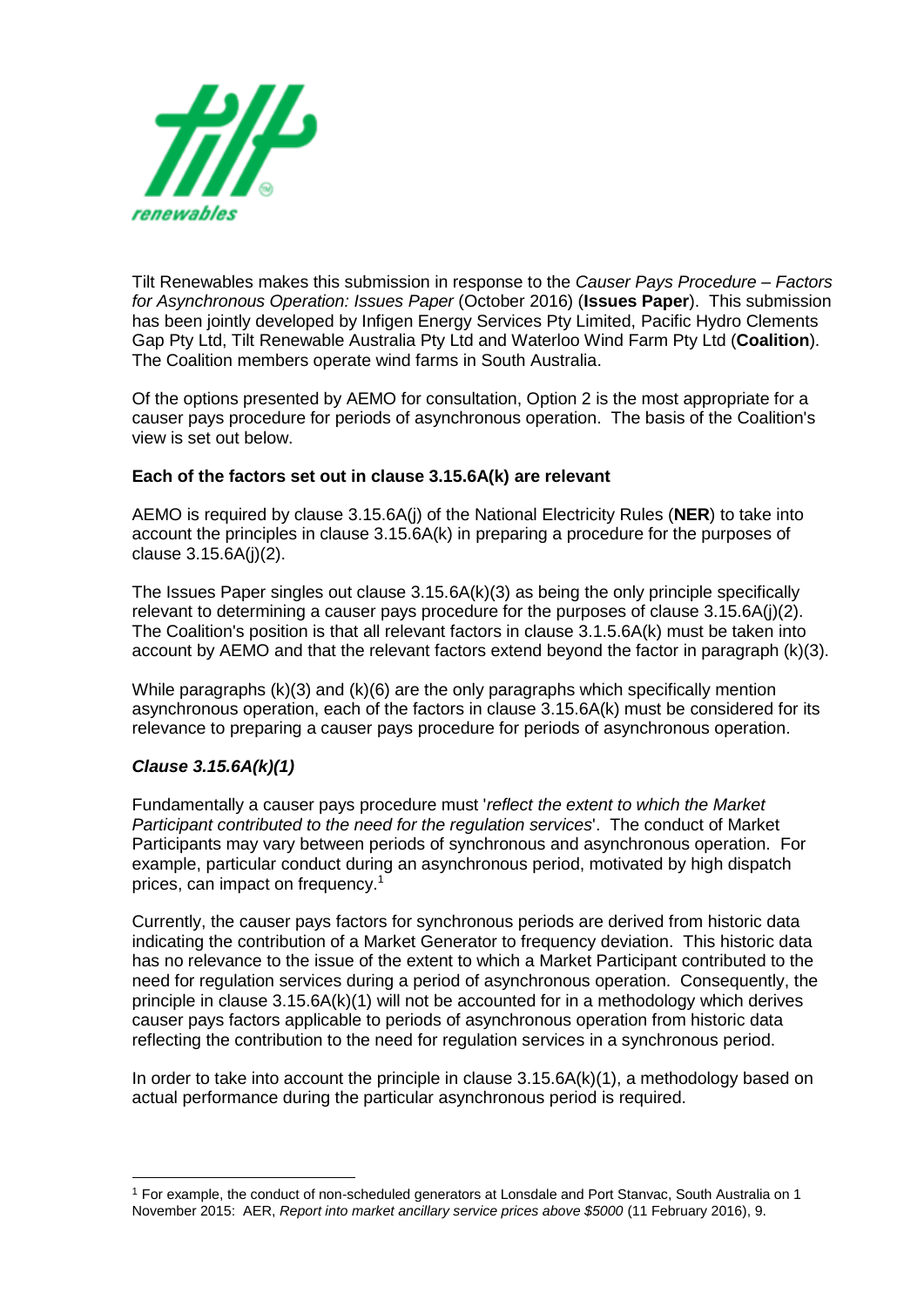## *Clause 3.15.6A(k)(3)*

In preparing a causer pays procedure AEMO must take into account:

(3) for the purpose of paragraph  $(i)(2)$ , the contribution factor determined for a group of *regions* for all *Market Customers* that do not have *metering* to allow the individual contribution of that *Market Customer* to the aggregate need for *regulation services* to be assessed, must be divided between *regions* in proportion to the total *customer energy* for the *regions*.

In respect of clause 3.15.6A(k)(3), the Coalition agrees with AEMO's interpretation that the residual contribution factor for Market Customers, as between the regions on either side of a synchronous separation is to be proportionate to the total customer energy in each group of regions.

### *Clause 3.15.6A(k)(4)*

AEMO is provided with a discretion to determine the relevant timeframe over which an individual Market Participant's contribution to the aggregate need for regulation services will be determined. In exercising this discretion AEMO must act reasonably in the context of its responsibility to prepare a causer pays procedure. In respect of a causer pays procedure for periods of asynchronous operation within the mainland NEM, the appropriate period of time (considered in the context of the other principles set out in clause 3.15.6A(k)) would be the period of asynchronous operation. There is no other timeframe which can accommodate the principles in paragraphs (k)(1) and (k)(6).

## *Clause 3.15.6A(k)(6)*

In preparing a causer pays procedure AEMO must take into account:

(6) where contributions are aggregated for *regions* that are operating asynchronously during the calculation period under paragraph (i), the contribution factors should be normalised so that the total contributions from any non-synchronised *region* or *regions*  is in the same proportion as the total *customer energy* for that *region* or *regions.*

In respect of clause 3.15.6A(k)(6), the Coalition disagrees with AEMO's interpretation. AEMO interprets paragraph (k)(6) as applying only to global requirement costs. The text of the paragraph does not support this interpretation as no mention is made of global market ancillary services requirements.

The Coalition interprets paragraph (k)(6) as recognising that once a mainland region is operating asynchronously, the mainland region or regions on each side of the network separation are operating asynchronously. For instance, if the SA region is operating asynchronously with the rest of the mainland NEM then it follows that the remainder of the mainland NEM is also operating asynchronously with the SA region. In this circumstance, the regions comprising the rest of the mainland NEM may be operating synchronously with each other, but they are nevertheless asynchronous in relation to the SA region.

In circumstances such as these, the causer pays procedure for the asynchronous period will need to provide for the aggregation of contributions:

- in an asynchronous region; and
- in regions which are asynchronous from another part of the mainland NEM but synchronous with one another.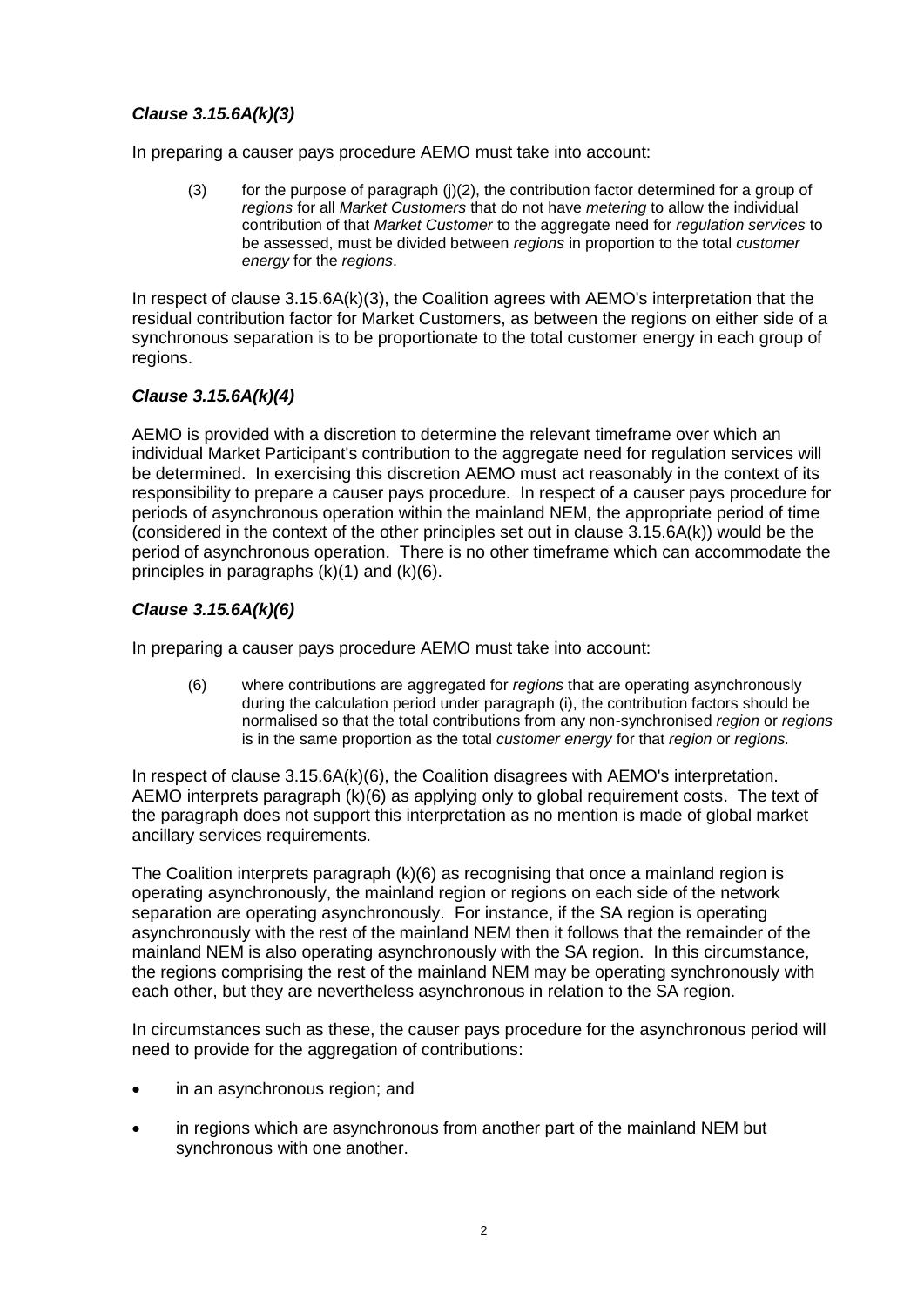The causer pays procedure will then need to normalise the aggregated contribution factors so that the total contributions from the asynchronous region or regions is in the same proportion as the total customer energy for that region or regions.

Unlike clause 3.15.6A(k)(3) which refers to Market Customers and, therefore, appears directed at the formula in clause 3.15.6A(i)(2), clause 3.15.6A(k)(6) is focused on asynchronous operation of regions generally (ie is relevant to both Market Generators and Market Customers). Consequently, the normalisation required by clause 3.15.6A(k)(6) will affect the calculation of the 'MPF' and 'AMPF' factors in the formulae under clauses 3.15.6A(i)(1) and 3.15.6A(i)(2) of the NER.

AEMO refers to sections 5.9 and 5.10 of the *Causer Pays: Procedure for Determining Contribution Factors "Causer Pays Procedure"* (15 December 2013) (**CPP**) in respect of the normalisation and aggregation process undertaken in compliance with clause 3.15.6A(k)(6). Section 5.9 of the CPP provides for a process for determining a single set of causer pays factors for the mainland and Tasmanian region by normalising the figures for regional demand. This is required by clause 3.15.6A(k)(6) as Tasmania is always operating asynchronously with the mainland NEM.

As the asynchronicity between the mainland NEM and Tasmania is a constant physical reality of the NEM, the MPF for both the mainland NEM (in synchronous operation) and Tasmania are able to be calculated on the basis of historic data. In contrast, the asynchronous operation of a region of the mainland NEM is not a constant. Compliance with clause 3.15.6A(k)(6) could only, therefore, be undertaken through normalisation on the basis of total customer energy during the asynchronous period of operation.

# *Clause 3.15.6A(k)(7)*

Clause 3.15.6A(k)(7) indicates that the causer pays procedure must take into account that semi-scheduled generators will not be assessed as contributing to the deviation in the frequency of the power system if the semi-scheduled generating unit meets one of three criteria in the relevant dispatch interval. One of these criteria is that the semi-scheduled generating unit achieves its dispatch level at a uniform rate.

The Australian Wind Energy Forecasting System (**AWEFS**) is used for the purpose of, among other things, determining an Unconstrained Intermittent Generation Forecast (UIGF) for semi-scheduled generators and, combined with other technical and market inputs, calculates a dispatch target for a semi-scheduled generator. However, there are significant flaws in the capacity of AWEFS to accurately calculate the dispatch levels of a semischeduled generating unit. These include:

- failure to recognise variation in the operating state of a wind turbine so that a turbine restarting or shutting down or undertaking an auto reset process will be included in an assessment of whether the generating unit is achieving its dispatch level at a uniform rate;
- assessment of uniform dispatch is on the basis of a single wind signal for a wind farm, which fails to recognise varied wind conditions across a wind farm site:
- AEMO assessing wind farm performance against dispatch targets which do not properly take into account local technical limitations of the generating unit;
- changes in capability of the wind farm notified to AEMO in the projected assessment of system adequacy (PASA) data are not inputted into the AWEFS;
- the time delay between AEMO issuing the Generator Dispatch Limit (**GDL**) (against which the performance of the generating unit is assessed) and the GDL being received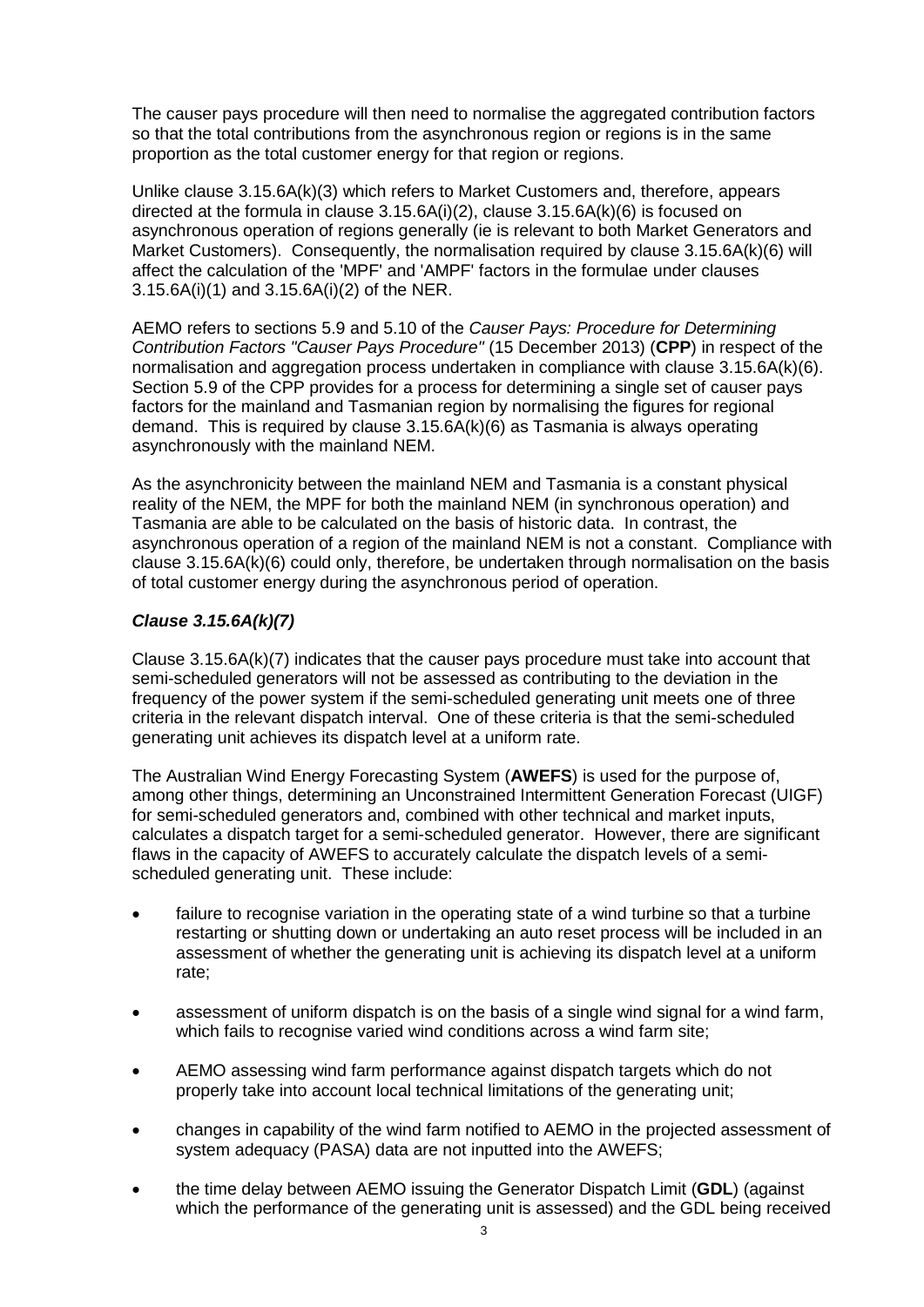by the wind farm operator means that there is only a fraction of the five-minute dispatch interval available to the wind farm operator to attempt to meet the GDL.

Aside from these flaws in the AWEFS, it is an oxymoronic regulatory requirement for a semischeduled generating unit to achieve dispatch levels at a uniform rate. A generating unit can only be classified as semi-scheduled where the output from the generating unit is intermittent.<sup>2</sup>

The dispatch instruction issued to a wind farm sets a maximum level of power to be supplied by a generating unit over a specified period.<sup>3</sup> Provided that the maximum level is not exceeded during a constraint period, a wind farm will be operating in accordance with dispatch levels.<sup>4</sup> Despite complying with the dispatch instruction, a wind farm which generates below the maximum specified in the dispatch instruction will be subject to FCAS costs as the principle in clause 3.15.6A(k)(7) requires dispatch levels to be achieved at a uniform rate (rather than in conformance with dispatch instructions).

The Coalition considers that the operation of the NEM should be based on good power system control practice reflecting the physics of the electricity system. Processes and systems based on actual performance data will enable these anomalies to be identified and addressed to ensure that the operation of the NEM is technology neutral.

The AWEFS' flaws should be addressed from both a technical and regulatory perspective to ameliorate harsh treatment of wind farms under the NER. While these technical and legislative changes are outside the scope of the current review, the Coalition considers that the methodology chosen by AEMO for the causer pays procedures should not exacerbate these system flaws. A methodology based upon actual performance data is more reasonable with respect to the actual frequency performance in the islanded region/s and more transparent and accountable.

## **Option 2 should be adopted**

Of the options presented in the Issues Paper, the Coalition considers that Option 2 should be adopted as the causer pays procedure for asynchronous operation of mainland regions. This option would base the causer pays factors for periods of asynchronous operation on the frequency indicators for the islanded region by measuring and aggregating:

- the performance of appropriately metered generating units in the region or regions; and
- demand in the region or regions during the asynchronous dispatch intervals.

Once a separation event occurs between mainland NEM regions, the mainland NEM is asynchronous on each side of the separation. For this reason, the Coalition considers that it is appropriate for new contribution factors to be determined for each asynchronous region or group of regions.

AEMO suggests that adopting Option 2 will create an unjustified divergence between the treatment of local market ancillary service (**LMAS**) constraints and asynchronous operation of the mainland NEM. The Coalition's position is that the clear physical distinction between synchronous and asynchronous operation of the mainland NEM justifies this distinction. Contribution factors should be determined (and frequency control ancillary services (**FCAS**) costs settled) on the basis of the physics of the NEM. Adopting this approach means that

-

<sup>2</sup> Clause 2.2.7(a), NER.

<sup>3</sup> Clause 4.9.2(a)(3), NER; see also, AEMO, *Participant categories in the National Electricity Market*, 2.

<sup>4</sup> Clause 3.8.23(b), NER.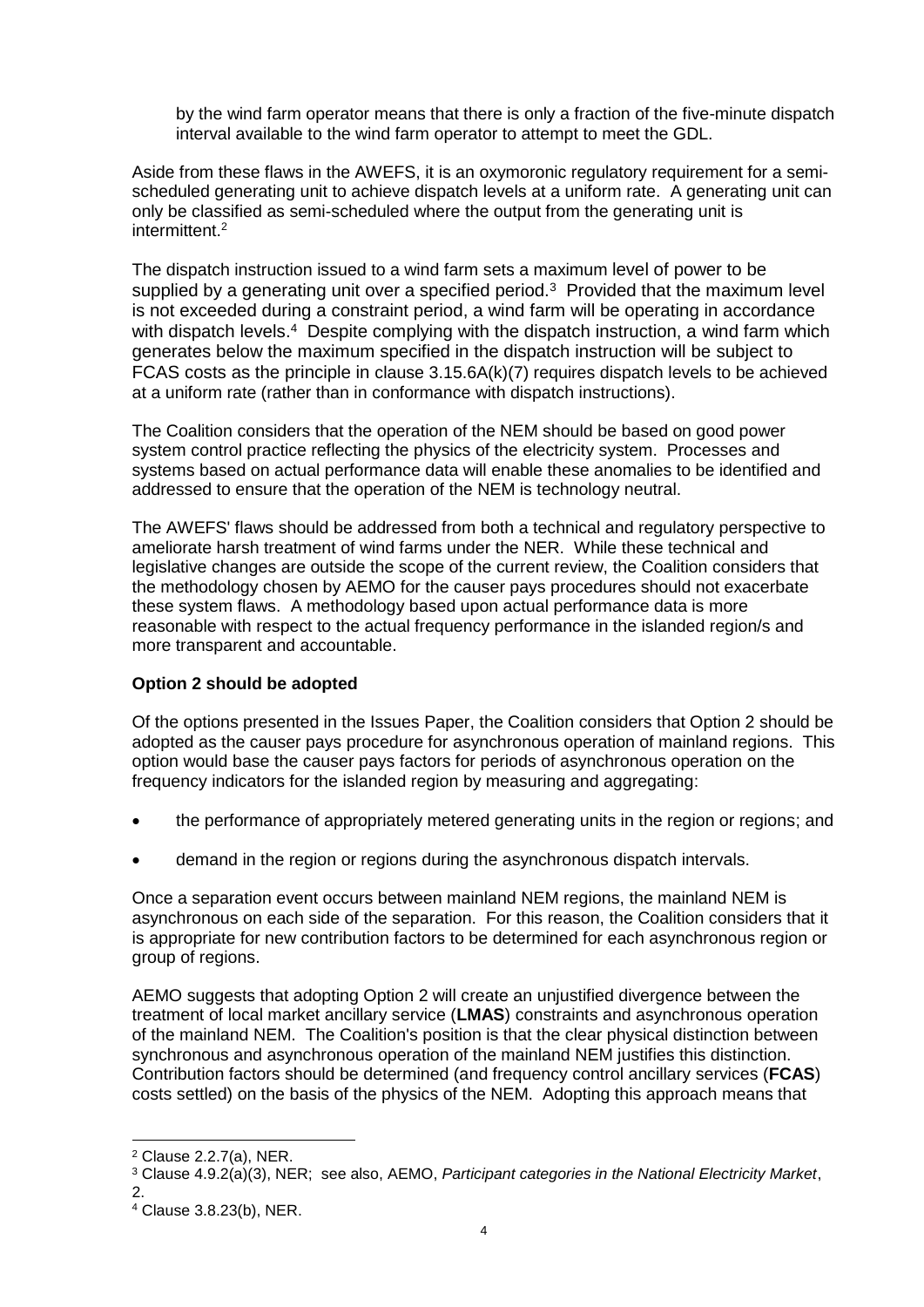contribution factors for asynchronous periods would be determined on the basis of actual performance.

This approach is wholly consistent with clause 3.15.6A(k)(1) of the NER which requires the causer pays procedure to take into account the principle that the contribution factor for a Market Participant should reflect the extent to which the Market Participant contributed to the need for regulation services. The conduct of Market Participants alters between synchronous and asynchronous market operation. The only way to account for this difference in behaviour consistently with the principle in clause 3.15.6A(k)(1) is to determine contribution factors ex post based on performance during the asynchronous period.

The Coalition considers that this approach could also be adopted more broadly (through amendments to the NER) so that contribution factors would also be determined on the basis of actual performance during periods of synchronous operation and FCAS costs would be settled against synchronised regions (even where a LMAS constraint has been applied).

Any separation event in the NEM should activate a thorough investigation into the performance of the generators to ensure that appropriate control action and frequency response is provided. The calculation of an ex post contribution factor would ensure that detailed examination of performance is undertaken.

### **Other options proposed by AEMO are based on historical data**

#### *Option 1: Use existing process for local requirements*

AEMO's preferred option is to utilise a process substantially the same as that used to recover the costs of local ancillary services requirements. This process is set out in clause 4.2.2.4 of the *Efficient Dispatch and Localised Recovery of Regulation Services Business Specification*  (1 July 2010) (**Business Specification**) and utilises the pre-calculated MPF values as an input.

The Coalition's position is that Option 1 is not an appropriate approach to determining contribution factors in a period of asynchronous operation. Local ancillary service requirements are fundamentally different from asynchronous operation. Local ancillary service requirements are created by AEMO; whereas, asynchronous operation is a physical reality.

Local ancillary service requirements result from the imposition by AEMO of a LMAS requirement on a region. An imposition of such a constraint on a region which is operating synchronously with the rest of the mainland NEM has the effect of artificially isolating that region in respect of the provision of FCAS.

AEMO's isolating of a region through the imposition of a LMAS requirement which is otherwise operating synchronously, places the region subject to the constraint at a competitive disadvantage in the NEM. While the constraint is in place, FCAS may only be sourced from Market Generators registered to provide FCAS in the constrained region. The constraint acts as a distortion of the physical operation of the mainland NEM: while the physical mainland NEM is operating according to the laws of physics and consequently enables the provision of FCAS across the mainland NEM, AEMO isolates the constrained region with the consequence of price distortion through an imposed limitation on FCAS supply.

The separate automatic generator control (**AGC**) used to manage a region while synchronised to the mainland NEM has to be physically referenced to the same frequency as the rest of the NEM. This means that the LMAS is an arbitrary economic construct which is physically providing global services while being labelled 'local'. There is no local frequency reference that can be used, until a region is physically separated from the rest of the